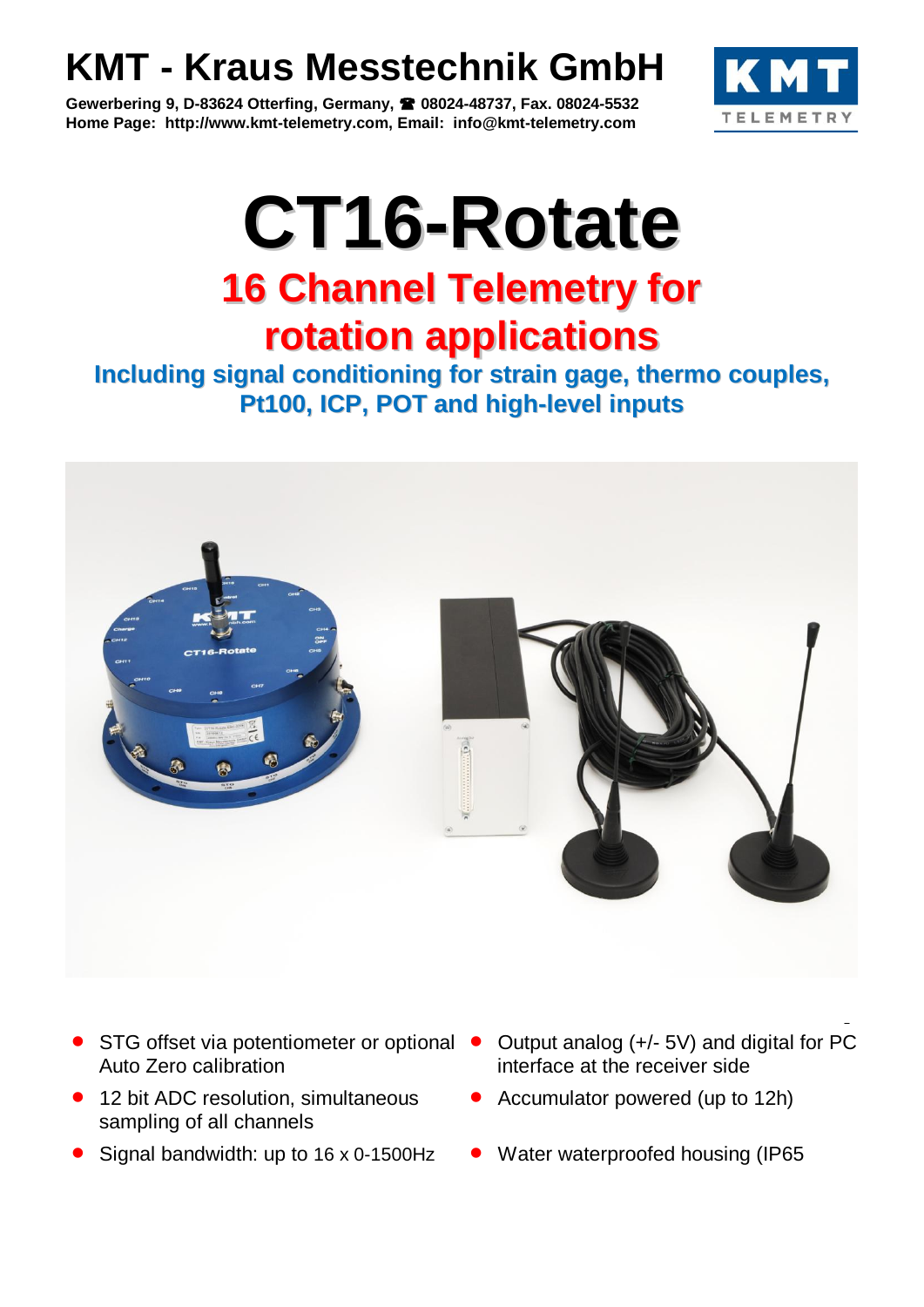# **General functions: Battery charger CT16-Rotate encoder / transmitter CT16-Rotate receiver DC power cable for DEC16 8x Dust caps for sensor socket 2x Receiving antenna for diversity receiver 16 x Sensor cables**

The CT16-Rotate is a 16-channel telemetry system for rotating application with integrated signal conditioning for sensors, wireless digital transmission and analog reproduction.

The conditioned measured values are routed via anti-aliasing filter to a 12-bit A/D converter, simulate sampling of all channels, encoded in PCM format and transferred to the HF transmitter as modulation variables. Dynamic range is 72dB with a signal-to-noise ratio of approximately 70dB. Different carrier frequencies available with the Various configurations of different sensor modules are possible like signal conditioning for strain gages (STG), thermocouples type K (Th-K), thermo sensors Pt100, ICP sensors, potentiometer sensors (POT) and also Voltage inputs (+/-5 or +/-10V). Mixed configuration available.



| <b>Frequency table</b>  | Cut off frequency from anit-aliasing filter (-3dB) and scanning rate (see red) |  |  |
|-------------------------|--------------------------------------------------------------------------------|--|--|
| <b>Bit rate</b>         | 16 CH.                                                                         |  |  |
| <b>1280kbit</b>         | 1500Hz (6530Hz)                                                                |  |  |
| 640kibt                 | 750Hz (3265Hz)                                                                 |  |  |
| 320kbit                 | 375Hz (1632Hz)                                                                 |  |  |
| Different applications: |                                                                                |  |  |
|                         |                                                                                |  |  |

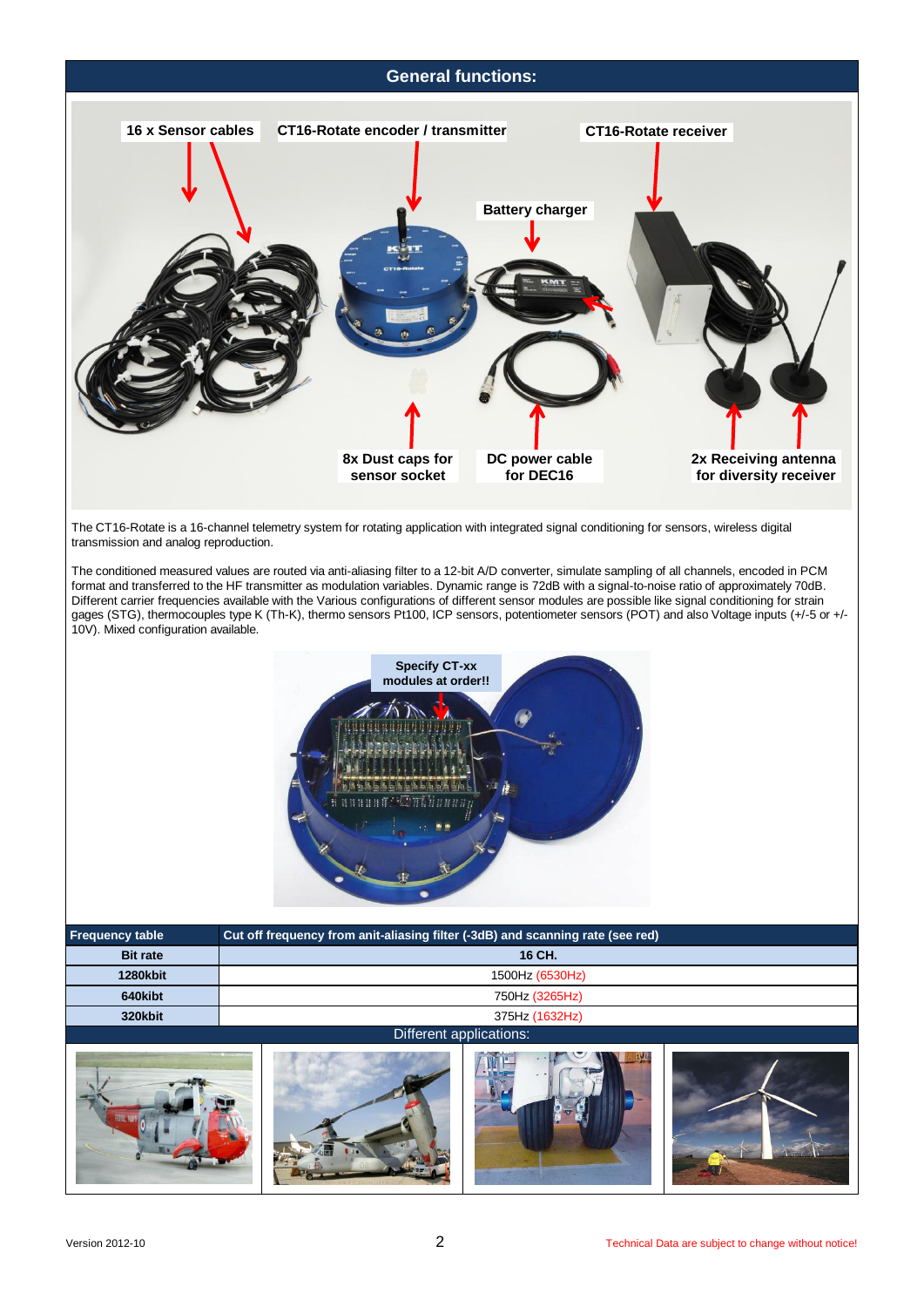## CT16-Rotate Transmitting Unit Technical Data (Encoder)





#### Encoder in IP65 Aluminum housing Encoder inside Encoder inside

### **CT-STG V1:**

| .                  |                                                                                                                                            |
|--------------------|--------------------------------------------------------------------------------------------------------------------------------------------|
| Sensor:            | strain gage, $\geq$ 350 Ohms                                                                                                               |
| Bridge completion: | full, half and quarter-bridge competition 3500hm                                                                                           |
| Excitation:        | 4 VDC (fixed), short-circuit protection up to 20mA                                                                                         |
| Gain:              | 200 or 1000 - selectable by solder jumpers                                                                                                 |
|                    | Optional Gain: 250-500-1000-2000 with new <b>CT-STG V2</b> module                                                                          |
| Offset             | Zero adjustment by potentiometer or optional Auto-zero function<br>(which is not lost by power-off), offset range up to 80% of full scale. |

## **CT-TH-K-ISO:**

| Sensor:                      | thermo-couple, type K ( with cold junction compensation)                                       |
|------------------------------|------------------------------------------------------------------------------------------------|
| Temperature measuring range: | -50 $\degree$ C to +1000 $\degree$ C (other on request) with galvanic isolation                |
| CT-PT100:                    |                                                                                                |
| Sensor:                      | resistance temperature detectors (RTDs) with resistance of 100 ohm                             |
| Temperature measuring range: | $-100^{\circ}$ C to $+500^{\circ}$ C                                                           |
| CT-VOLT:                     |                                                                                                |
| High-level inputs:           | $+/-$ 5 Volt or $+/-$ 10 Volt (other ranges on request)                                        |
| CT-ICP:                      |                                                                                                |
| Sensor:                      | For ICP® sensor inputs, Current exc. 4mA fixed                                                 |
|                              | Signal gain x 2, 4, 8, 16, 32 - Signal bandwidth 3 Hz up to 1500Hz (depended of transmitter)   |
| CT-POT:                      |                                                                                                |
| Sensor:                      | Potentiometer Sensor > 350 Ohms to 10kOhm                                                      |
| Excitation:                  | 4 VDC (fixed)                                                                                  |
| <b>System Parameters:</b>    |                                                                                                |
| Channels:                    | 16                                                                                             |
| Resolution:                  | 12 bit A/D converter with anti aliasing filter, simultaneous sampling of all channels          |
| Line-of-sight distance:      | 5-100m (depends of application and bit rate)                                                   |
| Powering:                    | Li Ion Accumulator 7.2V, 4000mA, capacity for 12 hours.                                        |
| Decess experience diam.      | $100 \div 1$ $\cdots$ $10 \div 10$ $\cdots$ $100$ $\cdots$ $100$ $\cdots$ $100$ $\cdots$ $100$ |

Power consumption: 400 mA using 16x STG full bridge sensors 350 Ohms Analog signal bandwidth: See table Transmission: Digital PCM Miller format - FSK Transmission Power: 10mW! Weight: 2.5 kg without cables Operating temperature: - 20 ... +70°C Housing: Aluminum anodized, waterproofed (IP65) Humidity: 20 ... 80% no condensing Vibration: 5g Mil Standard 810C, Curve C Static acceleration: 100g in all directions

Shock: 200g in all directions